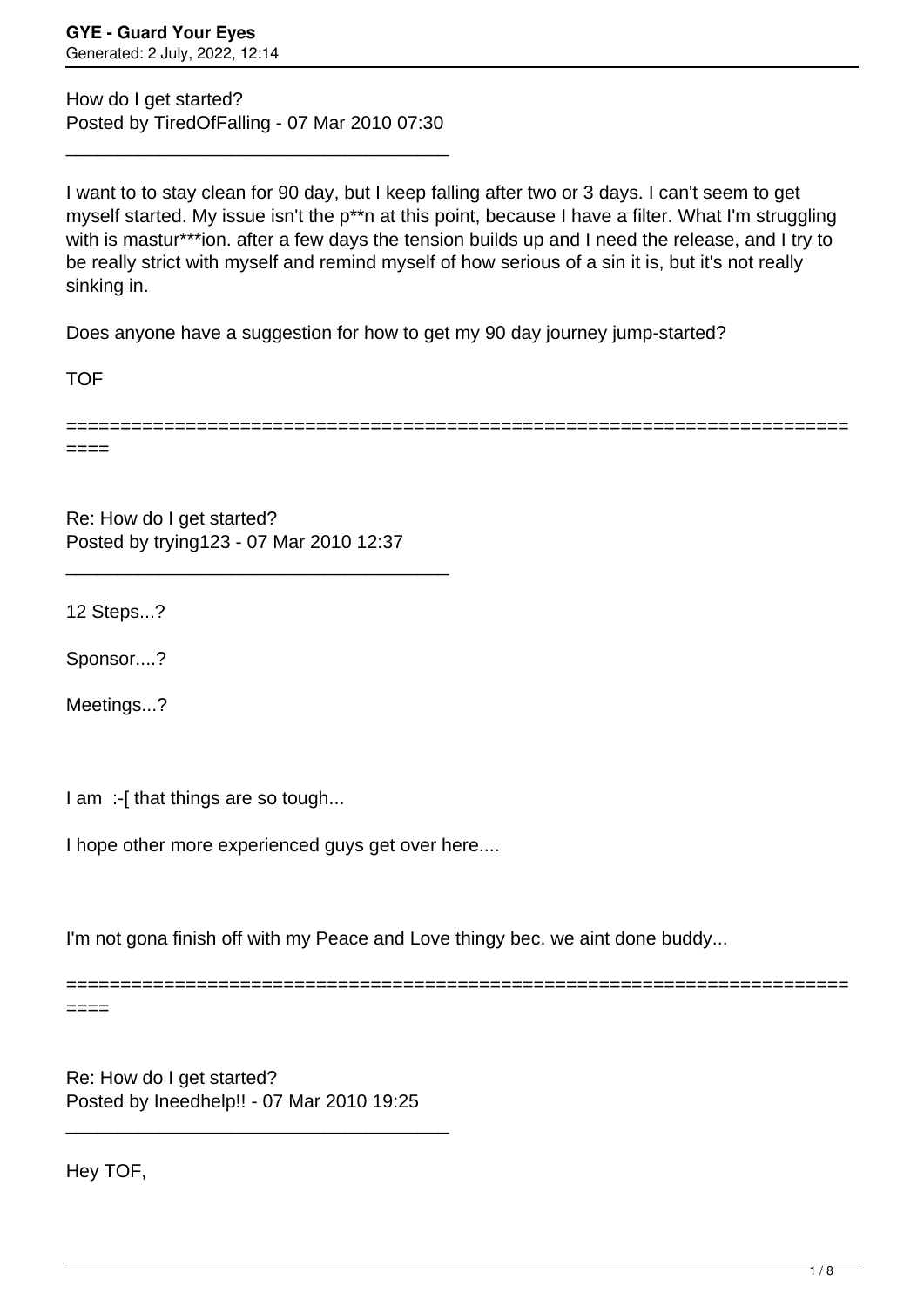Shkoyach for reaching to go towards the 90 day goal. I have a small peice of advice for you that can go a long way. Dont let the tension build up. You say that you do this stuff to release the tension, so why not just block tension from coming in. With us, this can be just as bad as a bad image. I dont know what kind of tension you are talking about but ill give an extreme example to cover all bases. Lets say you are talking about financial tension. There's something there that can cause anxiety and uncertainty. Tell yourself you are doing all that you can and the rest is up to Hashem. "I went to an interview today and did my best, if I get the job or not is from Hashem". Then say a Tefillah. Talk to Hashem. He may not talk back directly btu He is listening and will answer you.

Hatzlocha,

-Yiddle

======================================================================== ====

Re: How do I get started? Posted by teenagehelp - 07 Mar 2010 20:09

\_\_\_\_\_\_\_\_\_\_\_\_\_\_\_\_\_\_\_\_\_\_\_\_\_\_\_\_\_\_\_\_\_\_\_\_\_

i've had this same problem as you. the key is just to keep at it. the more work you put into this, the more you'll get out. tenfold.

if you havent done so already, the first step is to set up as many fences and filters as you can. if you problem is mainly with the internet, make sure you have a filter on every single internet source that you have access to. for instance, today i had a particularly strong urge but i realized that i literally had no available way to act out. that thought coupled with the thought that each moment i fight back is a victory in and of itself has gotten me through today.

also, if an urge does come up, have a game-plan ready. literally write it out (even on the forum; it really helps). have activities set up. physically change where you are. find every strategy possible to avoid slipping or falling.

i've been on the forum for almost two months but my longest streak is only 17 days. other than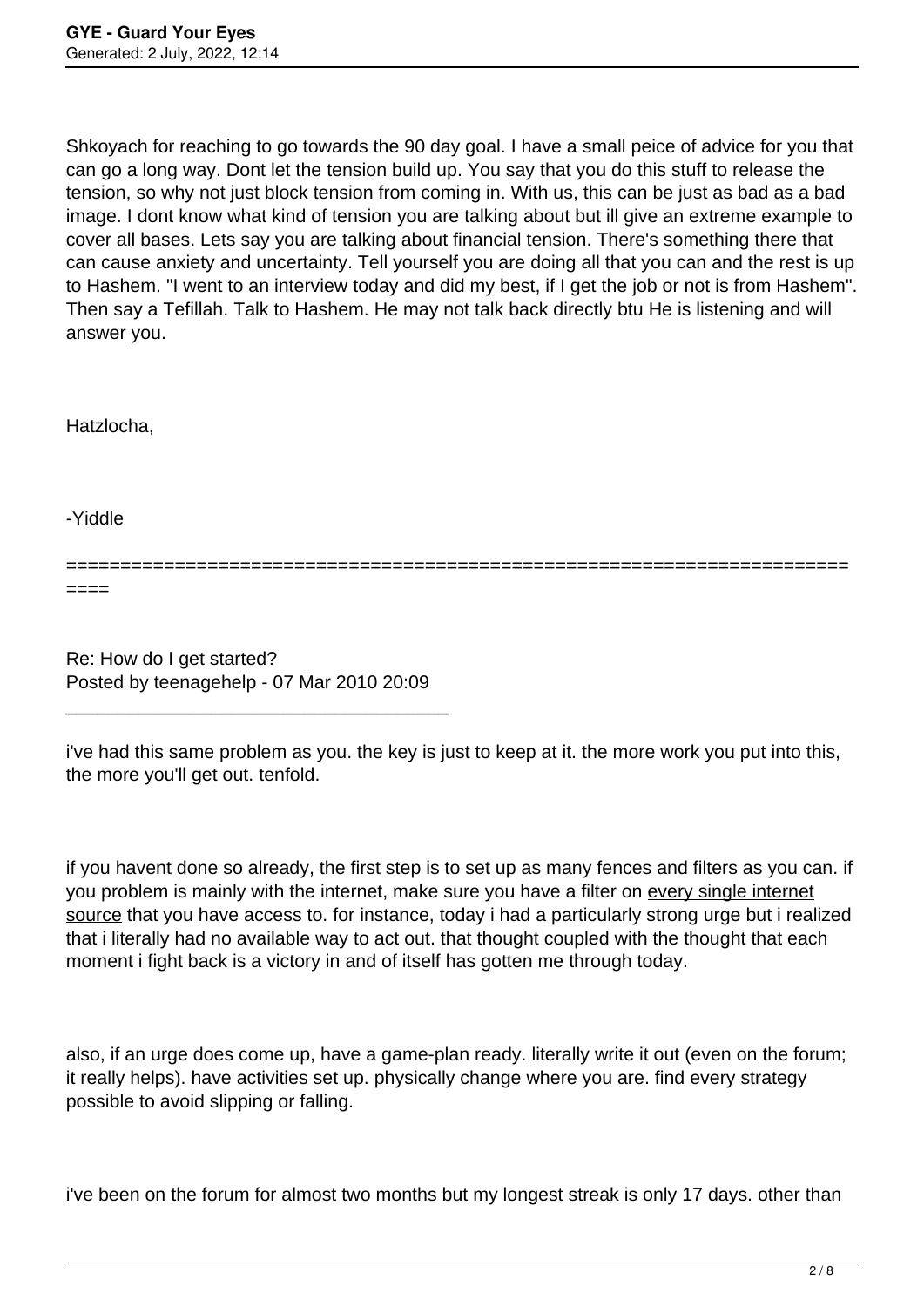that, they've all been under 10. its just a matter of keeping the fight going. daven to Hashem for

## success and whether it takes days, months or (c"v) years, you'll make it through this. ========================================================================

 $----$ 

Re: How do I get started? Posted by Steve - 07 Mar 2010 21:13

\_\_\_\_\_\_\_\_\_\_\_\_\_\_\_\_\_\_\_\_\_\_\_\_\_\_\_\_\_\_\_\_\_\_\_\_\_

and also, stay b'simcha!!! hi TOF, (and Reb Shlomo, too)

Short on time, but not on advice:

1, If your problem is at night in bed, concentrate VERY much on Keriyas Shema Al Hamitah, especially the pasuk Rigzu v'al Techata'u... right near the end. That was written SPECIFICALLY with this aveira in mind. See Berachos Daf 4b or 5b (I think) where the gemorah discusses this pasuk and kavanos each word stands for. Follow the advice of chazal about sleeping on one's side, and which side to sleep on (fall asleep on your left side, awaken on your right). Wear PJs that cover your legs and your arms - even kiruv basar with your own body or sheets can be triggering. AND take a natural sleep aid to fall asleep faster, so you're not lying in bed awake. And in the morning, get out of bed asap and don't linger there daydreaming.

2. During the day, make 2 gedarim:

A) A physical Geder that your hands will NOT NO MATTER WHAT travel ANYWHERE near the bris. Realize that even if you want to give yourself just a little pleasure, you will not be able to control or stop it going further. Don't kid yourself, even if you can pull away now, it will awaken a stronger desire in you and then next time you'll make all sorts of excuses - "I need it, it's healthier to have release than to hold it back, I can't help it so Hashem must forgive me, i'll give in now and try later" blah blah blah, it's all a ploy of the YH.

A MENTAL Geder - A Rebbi once told me that when faced with an overwhelming struggle with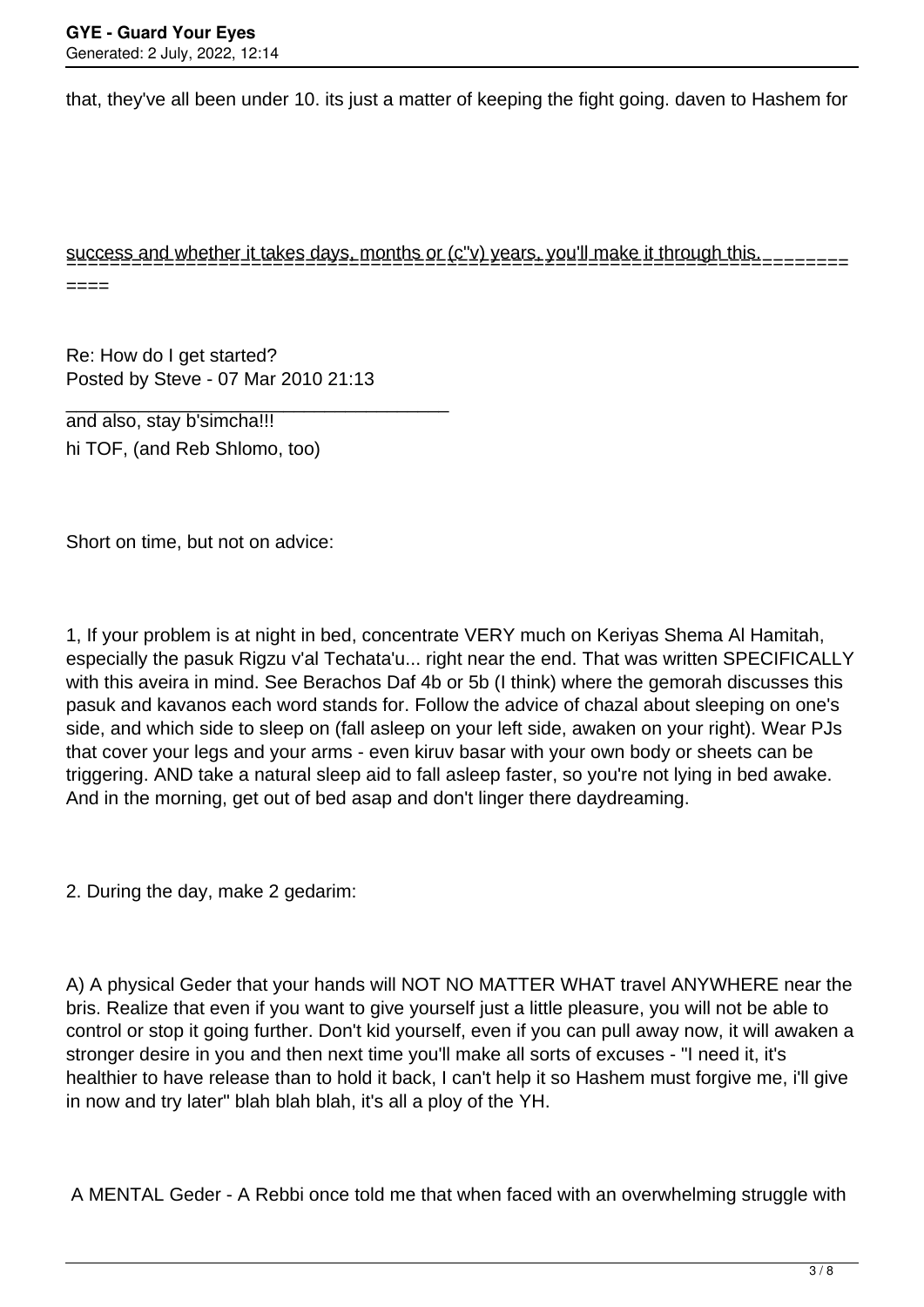a YH, break it up into bite-size pieces you can digest easily. If i start to think about women or images or fantasize, etc., I will stop myself and say - "I'm sorry mr. YH, but NOT now. I am not making any commitments about later, just NOT NOW." Say to yourself i will stay clean in mind and body until Lunch. No commitment for the rest of the day. When lunchtime comes, you can say OK, I can stay clean until dinner. That's no so hard. No commitment afterward. At dinner time, Oh, I can make it until bed. I'll worry about tomorrow later. And if every 4 hours is tough, then take it hour by hour.

You CAN do this.

Here's a good eitza to practice breaking your desires for fulfilling pleasure. I think it's the Raavid's Taanis - see Rabbeinu Yona's Yesod Hateshuva (Foundation of Repentance) found in Rosh Hashana Machzorim. At the end of each meal, leave over a littler bit, the last bite or two, from each course. It's NOT baal Tashchis, cuz you're doing it for a purpose. Say to yourself or out loud "I am doing this to show i do not have to fulfill my desire completely, in Honor of my Creator." Do this at every meal for at least a month. It is an amazing method to break the hold that teivos have on us, and it will make it easier for you to say no to the Big YH you battling.

3) lastly, get involved BEING OF SERVICE TO OTHERS. Build your self-esteem by benefitting other Jews through time and effort in a chesed organization. The more positive and better you feel about yourself, the more you insulate yourself against the negative depressive feelings that bring us to act out to make ourselves feel better.

========================================================================

Good Luck, and KOT!!

====

Re: How do I get started? Posted by NOYA - 07 Mar 2010 21:15

\_\_\_\_\_\_\_\_\_\_\_\_\_\_\_\_\_\_\_\_\_\_\_\_\_\_\_\_\_\_\_\_\_\_\_\_\_

First, you have to write up a contract with yourself and Hashem. If nothing is written down, a committment lacks solidity. At least if you write it down, and take out the time to come up with a real game plan, then you have a fighting chance.

Specify exactly what you will not do in this contract. For example, in order to stop yourself from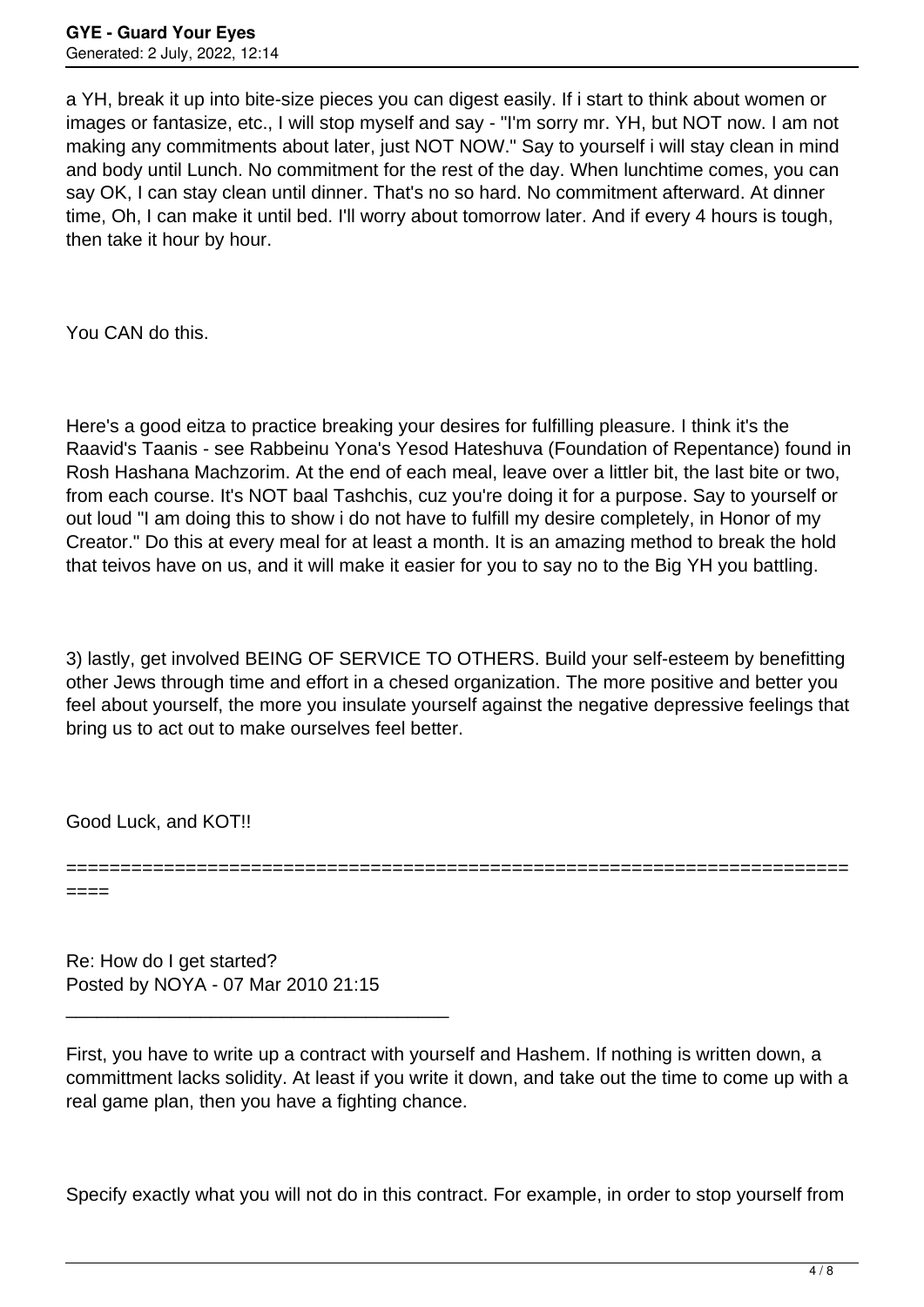masturbating, there are many other things you have to avoid also. These activities include, but are not limited to: lying on one's back, touching the milah AT ALL, rubbing the milah against anything, contact with pritzus (i.e. internet sites, real girls in the street, billboards), and inappropriate thoughts.

The first few days are very difficult because the body expects the release and expects the pleasure, and when the body does not get its fix, it complains for a while. You have to man up the first few days and be on guard. It's not THAT hard, don't worry. You'll be hitting a week before you know it.

Best of luck!

========================================================================

====

Re: How do I get started? Posted by trying123 - 08 Mar 2010 02:46

\_\_\_\_\_\_\_\_\_\_\_\_\_\_\_\_\_\_\_\_\_\_\_\_\_\_\_\_\_\_\_\_\_\_\_\_\_

A lot of great advice.....

Can I through in my two cents, (oh and by the way... with so much good advice.... pick what seems like the best fit for you......)

Cent 1) All the Holy Molly stuff is great, but if you choose it: use it as an adjunct.... The real long term solution here is following the basic principles that has helped hundreds of others....

Cent 2) Meetings: phone, in person, or just a sponsor to contact when things get rough....

I am pretty darn sure it"ll help a ton.....

Cent 3) Hook up with the pros (not me :- $\cdot$ :-[ :D)...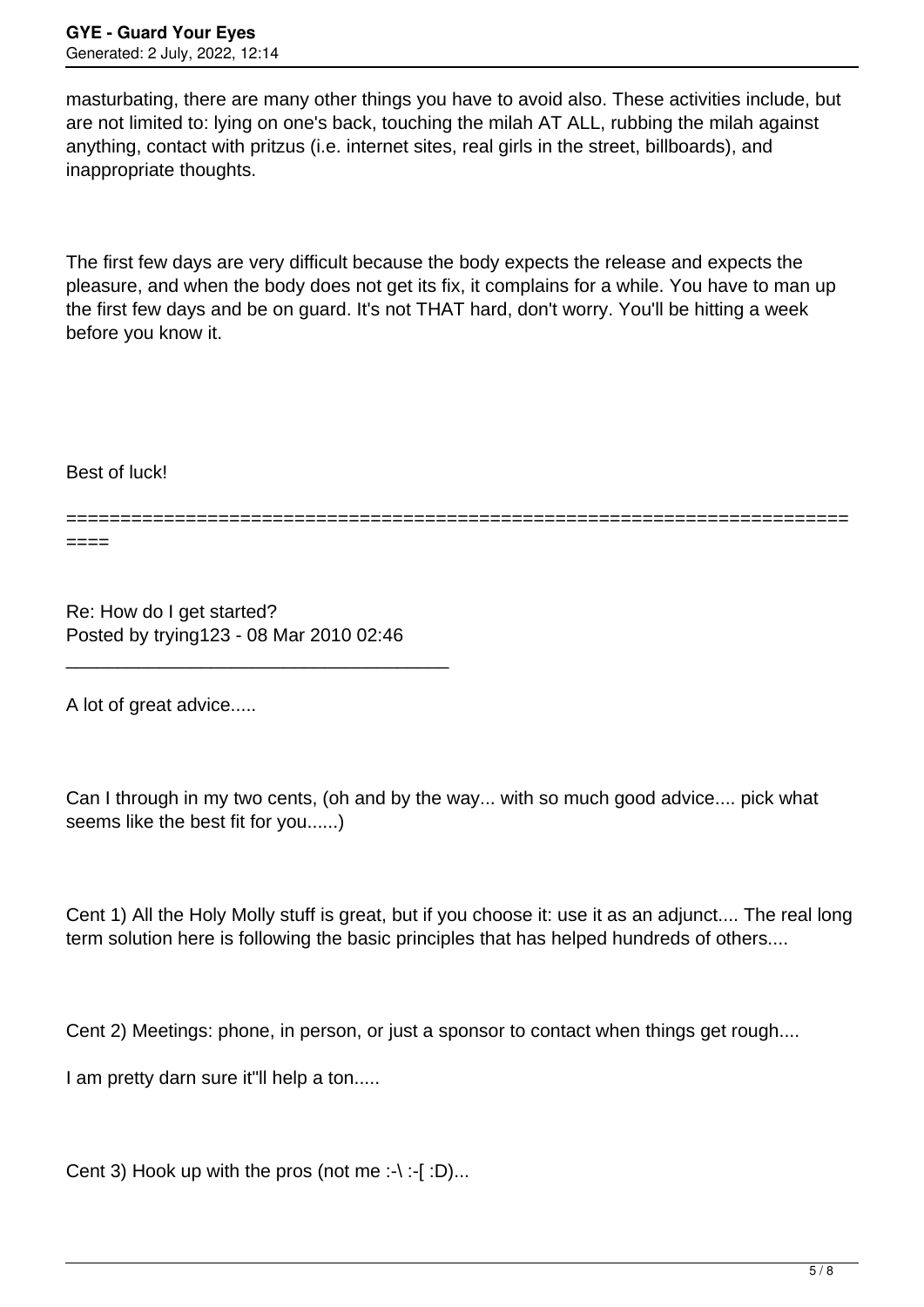Find someone on the forum with success that's up your ally, and hammer him...

Buddy I believe you can do this (focus on the first step, don't gotta have whole thong figured .... and if you do this you"ll succeed.....

Peace and Love Holly Molly Brother....

Keep us posted....

out... after you finish that step return to step one..... ========================================================================

====

Re: How do I get started? Posted by the.guard - 08 Mar 2010 12:54

[TiredOfFalling wrote on 07 Mar 2010 07:30](/forum/id-)**:**

\_\_\_\_\_\_\_\_\_\_\_\_\_\_\_\_\_\_\_\_\_\_\_\_\_\_\_\_\_\_\_\_\_\_\_\_\_

I want to to stay clean for 90 day, but I keep falling after two or 3 days. I can't seem to get myself started. My issue isn't the p\*\*n at this point, because I have a filter. What I'm struggling with is mastur\*\*\*ion. after a few days the tension builds up and I need the release, and I try to be really strict with myself and remind myself of how serious of a sin it is, but it's not really sinking in.

Does anyone have a suggestion for how to get my 90 day journey jump-started?

**TOF** 

Here are some good links to read:

[www.guardureyes.com/GUE/Tips/LFLN.asp](http://www.guardureyes.com/GUE/Tips/LFLN.asp)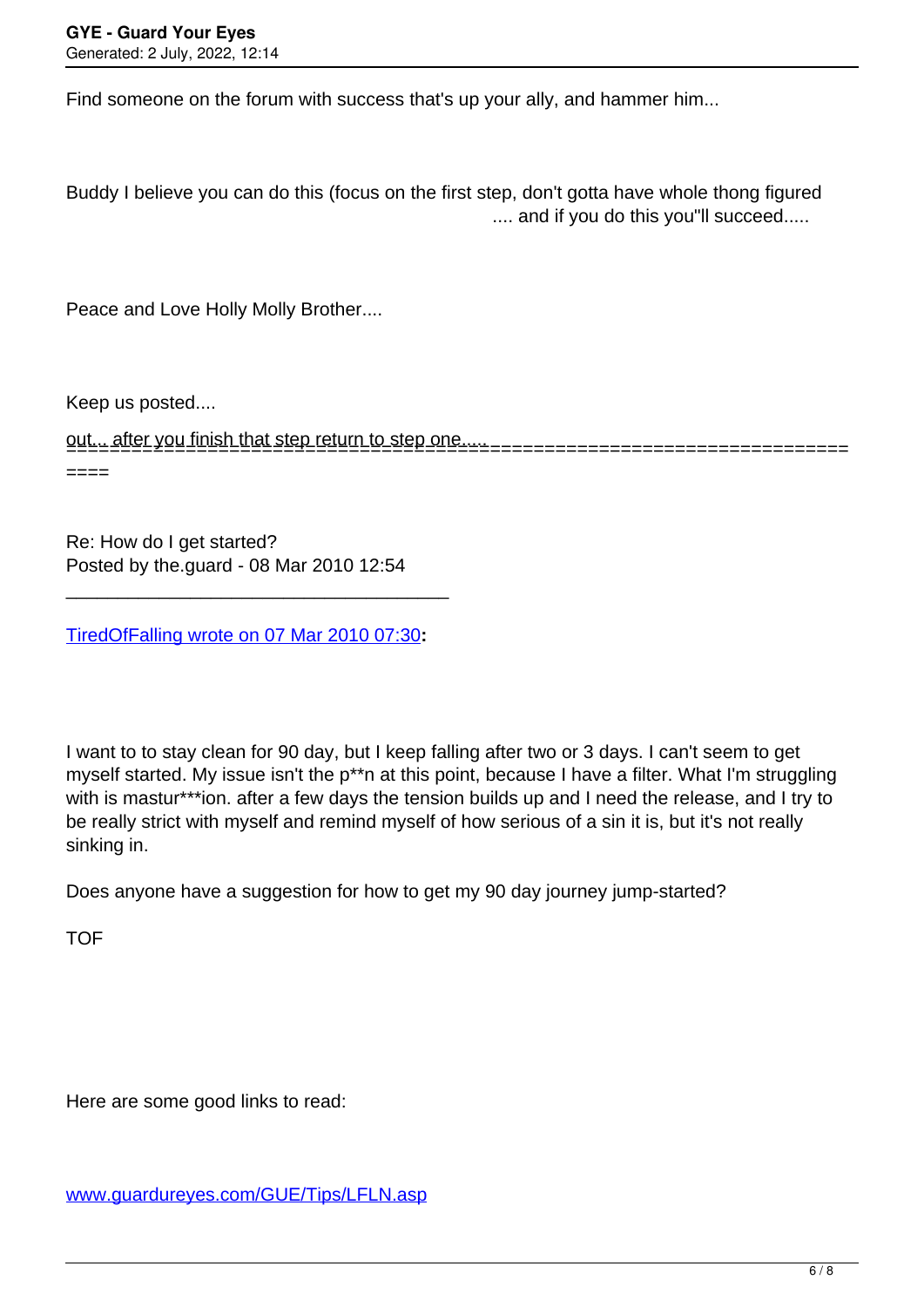[www.guardureyes.com/GUE/FAQ/FAQ1.asp](http://www.guardureyes.com/GUE/FAQ/FAQ1.asp)

[www.guardureyes.com/GUE/FAQ/FAQ17.asp](http://www.guardureyes.com/GUE/FAQ/FAQ17.asp)

[www.guardureyes.com/GUE/FAQ/FAQ39.asp](http://www.guardureyes.com/GUE/FAQ/FAQ39.asp)

[www.guardureyes.com/GUE/FAQ/FAQ11.asp](http://www.guardureyes.com/GUE/FAQ/FAQ11.asp)

\_\_\_\_\_\_\_\_\_\_\_\_\_\_\_\_\_\_\_\_\_\_\_\_\_\_\_\_\_\_\_\_\_\_\_\_\_

======================================================================== ====

Re: How do I get started? Posted by Steve - 10 Mar 2010 15:09

HEY, TOF, READ MA LISP:

**POST...POST...POST...POST...POST...POST...POST...POST...POST...POST...POST...POST.. .POST...POST...POST...POST...POST...POST...POST...POST...POST...POST...POST...POST. ..POST...POST...POST...POST...POST...POST...POST...POST...POST...POST...POST...POST ...POST...POST...POST...POST...POST...POST...POST...POST...POST...POST...POST...POS T...POST...POST...POST...POST...POST...POST...POST...POST...POST...POST...POST...PO ST...POST...POST...POST...POST...POST...POST...POST...POST...POST...POST...POST...P OST...POST...POST...POST...POST...POST...**

========================================================================

AND WHEN YOU'RE DONE,

POST...

====